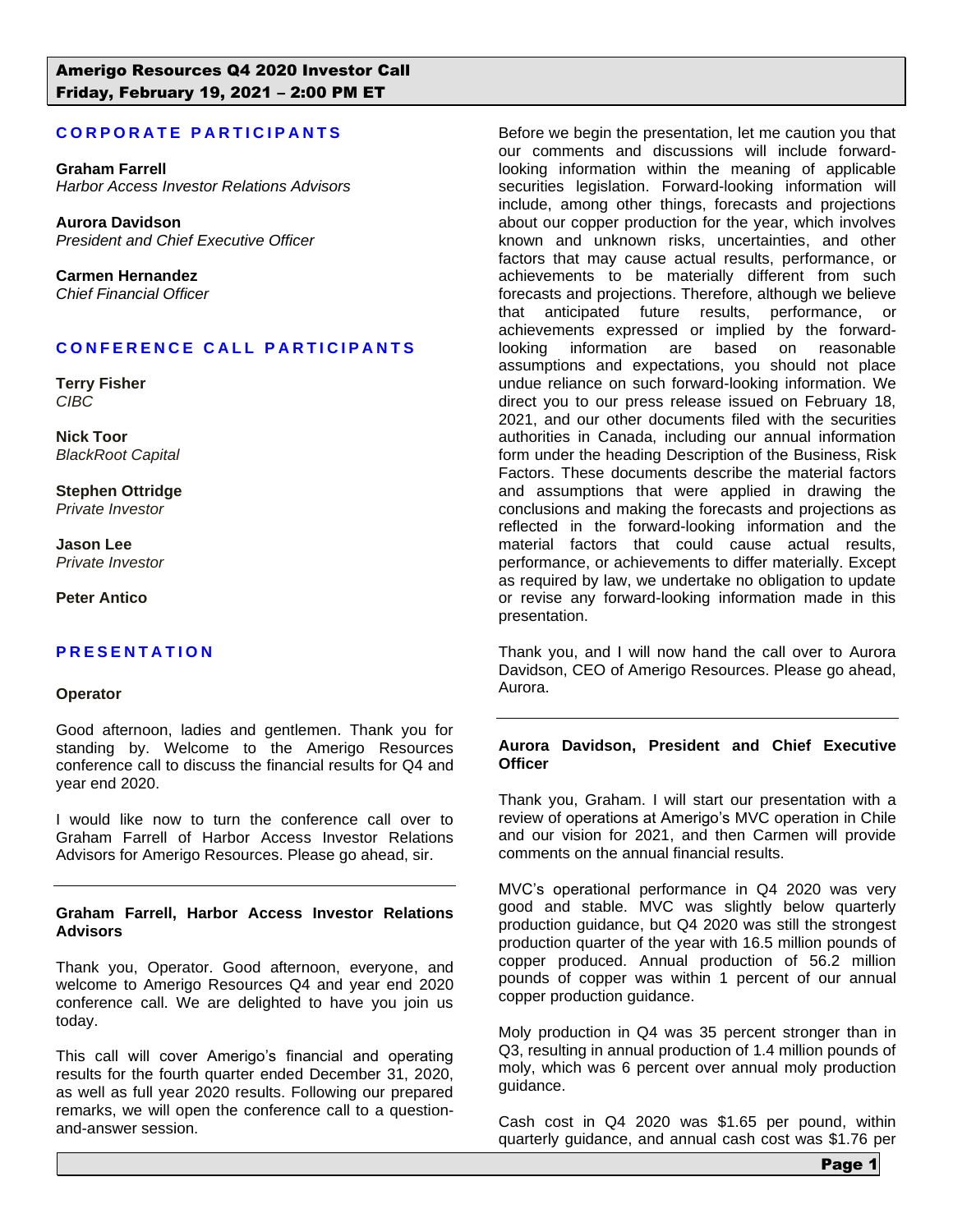pound and was only \$0.02 below the Company's latest cash cost guidance.

Operations in MVC continued uninterrupted due to COVID-19 in the quarter, and to date MVC has completed optimization work expected to be carried out in Q4. This was led by our MVC technical consultants at 911Metallurgy Corp.

In Q4 2020, we completed the change of all the remaining small hydrocyclones which was started earlier in 2020. We changed 28 of the 40 hydrocyclones in fresh tailings, and all of the 42 cyclones in Cauquenes were changed to the smaller units. We continue to work on plant optimization on a low Capex basis and without hindering production capacity at MVC. We expect to complete most of this work by the end of Q2 2021, together with laboratory work that has the objective of providing us with actionable data as to how to improve recovery of the Fine Fraction of Cauquenes, which remains one of the challenges at hand. Projected stepups and recovery from this work were not factored in our 2021 production guidance.

MVC had full operational continuity in Q4 2020 with 92 out of 92 days of operations in fresh tailings and 91 out of 92 days of operation in Cauquenes, with only one day allocated to maintenance. Amerigo's operation in Chile, MVC, continues to have healthy water reserves of 8.5 million cubic metres of water, which are sufficient to maintain projected Cauquenes tonnage processing through 2021.

To conclude, MVC's Q4 2020 operating results were stable with no surprises and within guidance. Coupled with stronger copper prices, this translated to strong financial results in the quarter.

MVC's copper price in Q4 2020 was \$3.52 per pound. Today's copper price is—and you're going to laugh at this here—\$3.99456 per pound. I guess it's safe for me to call it \$4 a pound.

In Q4 2020, Amerigo's net income was \$8.3 million with earnings per share of \$0.05, EBITDA of \$20.1 million, and quarterly operating cash flow before changes in working capital of \$19.8 million. For the full year 2020, Amerigo posted net income of \$6.1 million, earnings per share of \$0.03, EBITDA of \$33.1 million, and operating cash flow before changes in working capital of \$29.1 million. The strong financial results in Q4 2020 reversed the financial losses posted during a challenging first semester and represented 61 percent of annual EBITDA. Amerigo's liquidity and financial position were substantially improved in the fourth quarter, positioning us for a sound start in 2021.

Cash balance increased to \$14 million on December 31, and today's cash balance is at \$30 million. We continue to have a working capital deficiency but expect to be out of it and into positive working capital by the end of February.

We met three of our four bank covenants at year end. The only covenant which was not met was the current ratio, which we expect to meet from June 30 on, and for which we received, from MVC's lenders, a compliance waiver. We also expect to meet obligations as they come due, and we are reviewing our options with respect to deleveraging MVC or refinancing the existing debt beyond the current maturity date of September 2023 with less restrictive covenants.

Moving on from the historical review of 2020 into our working plan for this year, I will start with our production guidance.

In 2021 we expect to produce 61 million pounds of copper and 1.5 million pounds of moly at a cash cost of \$1.79 per pound. I would like to provide you with some more information on why we cannot simply replicate the good results we had in Q4 2020 times four to arrive to a production guidance for the year, which would result in an annual production of close to 66 million pounds.

The first item to note are the numbers of operating days over the available days in a period, or in other words, plant availability. As I mentioned earlier, in Q4 2020, we had an almost perfect plant availability, or number of operating days, a hundred percent for fresh and 99 percent for Cauquenes. This was the best availability MVC had in the year, as there was little plant or corrective maintenance and no operations driven time off. The plant availability in Q4 2020 of essentially a hundred percent was way better than 2020's annual availability of 96 percent for fresh and 89 percent for Cauquenes.

In 2021 we currently expect to have better annual availability than in 2020 and achieved 95 percent for fresh and 94 percent for Cauquenes. But for us to assume we can operate a concentrator with no maintenance time through a full-year, as essentially occurred in Q4 2020, is just not realistic, advisable, or safe. If you annualize a Q4 2020 production corrector for the plant availability factor, you arrive at an annualized production projection for 2021 of 62 million pounds.

Another factor to consider is tonnage. In Q4 2020, we processed a substantial amount of fresh tailings from El Teniente, averaging 136 tonnes per day. In 2021 the information we have received from El Teniente in respect of this variable is slightly lower. With lower tonnage and the same plant, we can do better recoveries. With less fresh, we can process more Cauquenes, and so the story goes.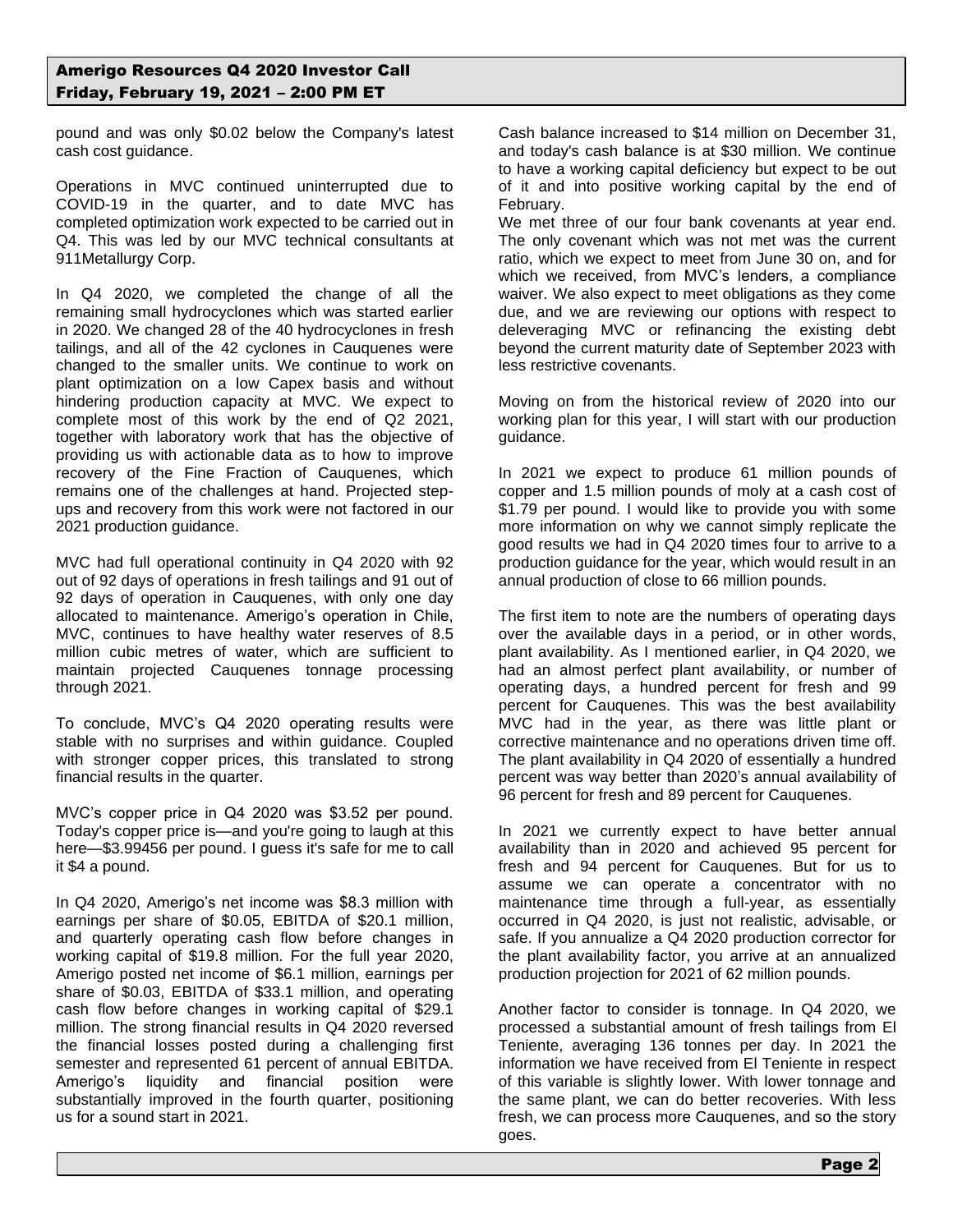What I'm trying to say is that our operation is subject to numerous variables. We have made very good progress in 2020 to own up to these variables better and to modulate daily operations with as little disruption to the process as possible. We have more data to understand what our results should be, and our guidance is therefore a more educated and achievable guidance.

Putting together what we know about plant, fresh tailings, tonnage, grade, and scheduled and projected plant maintenance, we expect production to be higher in the first half of the year. MVC and El Teniente's annual plant shutdown will take place this year in September and October instead of in Q1, as has been the case historically. This change of schedule was made in order to reduce COVID-19 risk, as Chile expects to have most of its population vaccinated by September and October.

MVC has identified additional plant optimization initiatives, together with our technical consultants, and most of them, as I mentioned before, are expected to be completed by the end of Q2 2021, with part of the work perhaps continuing into the early part of Q3. The Company's 2021 production targets, as I also mentioned before, do not include any impact from the optimization work underway.

To prepare our cash cost guidance for 2021, we assumed a market copper price of \$3.50 per pound, which was close to the market price at the time of that disclosure, a moly market price of \$9.30 per pound, and an exchange rate of the Chilean peso to the U.S. dollar of \$715. As copper prices improve, so does the Chilean peso strengthen. Our 2021 projected cash cost is expected to be higher than in 2020, precisely because of the effect of the stronger projected Chilean peso. We estimate that each 10 percent of the Chilean peso appreciation to the U.S. dollar could have an impact of \$0.06 per pound on cash cost.

Another factor that affects cash cost is the moly byproduct credit, which is driven by moly production and moly prices. We estimate that each 10 percent change in moly price could have a \$0.02 per pound impact on MVC's cash cost. Our guidance and the assumed copper price of \$3.50 per pound, the El Teniente royalty would be \$0.90 per pound during this year. The royalty is calculated on a sliding scale based on copper prices.

Amerigo's projected 2021 EBITDA, considering these combined variables, is expected to be US\$50 million. Our operational results in January are within guidance, and financial results exceeded this guidance.

Annual sustaining Capex in 2021 are expected to be \$5.3 million, and we also will be working with capitalizable maintenance and strategic spares (phon), which we

expect to be \$2.4 million. The most significant 2021 sustaining Capex project will be to further optimize the MVC water thickeners with a target increase in water recovery from 1,600 litres per second to 2,100 litres per second. This will have a cost of \$3.6 million.

Other Capex includes \$700,000 on miscellaneous plant improvements, \$500,000 on environmental safety and compliance projects and \$0.5 million on information technology improvements at MVC.

With respect to MVC's financial obligations, we currently expect the following to occur in 2021.

MVC will be repaying a \$7.2 million loan due to El Teniente, which originated in 2020 in connection with settlement adjustments due to the rapid fall of the price of copper during the first months of the year. The loan is being repaid monthly in equal installments of \$600,000, plus interest.

MVC also has two scheduled semi-annual bank loan payments of \$4.7 million each, plus interest, in March and September. After these payments are made, MVC's bank debt would be \$37.5 million, which is currently due by September 2023. Under the terms of the loan agreement, MVC can make additional loan prepayments.

Finally, MVC will be making payments of approximately \$1.3 million in connection with its leases.

My comments so far have addressed the insights of our operation. I also want to address external factors that can affect us, given that, as John Lennon said, "Life is what happens to you while you were busy making other plans". These factors include labour, environmental compliance, critical inputs, and political environment.

Let me start with labour matters. A three-year collective agreement with MVC's Supervisors' Union comprised of 49 members was signed on January 8, with the same signing bonus per worker that was paid to MVC's union of 206 workers in October 2019 when copper prices were lower. The total cost of the bonus to MVC was \$510,000, which was already factored into our 2021 cost guidance. We do not have any remaining union negotiations this year, given that the collective agreement with the MVC plant workers goes to October 2022 under collective agreement with the supervisors goes to January 2024.

Environmental compliance is a big topic worldwide, including in Chile. To provide some context on the complexities of this subject, MVC has seven different environmental permits with a total of 776 environmental commitments. We are focusing our attention to this huge commitment and working on a very granular basis to minimize any risks of non-compliance. This is one of the

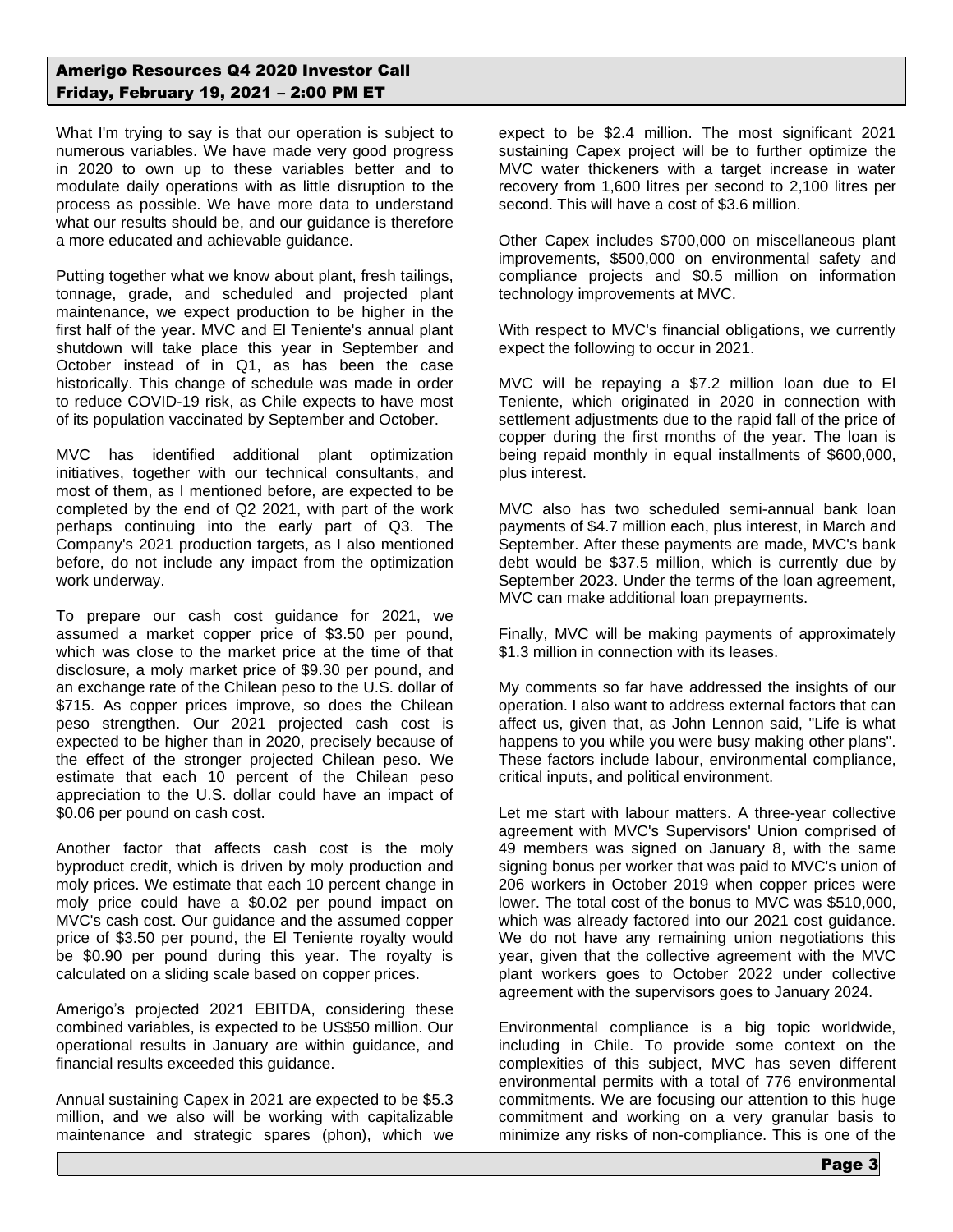building blocks of our newly-defined organizational area of operational continuity at MVC.

In terms of critical input, we have a long-term power supply agreement that currently runs the full extent of MVC's contract to 2037. The contract calls for a step down in power supply rates from \$62.5 per megawatt hour in 2020 to \$58 per megawatt hour this year, \$53.5 in 2022, and \$49 from 2023 on. MVC also has to pay passthrough charges, which are the general grid and transmission costs passed on to major power consumers in Chile.

One of our other major inputs are grinding balls. Despite rising fuel prices, we recently closed an MVC supply agreement for grinding balls into mid-2022 at very similar prices to what we had in place early in 2020.

With respect to water supply, we continue to have healthy water reserves stored in Colihues, and as we mentioned earlier, we will be working on further optimizing MVC's water recovery thickeners to increase the rate of water recirculated at the plant from 1,600 litres per second to 2,100 litres per second. This project will be undertaken at the time of the annual plant maintenance shutdown in September and October.

In terms of providing an update on Chile's political and social environment, I will start with very positive news regarding Chile's phenomenal success to date in respect of COVID-19 vaccinations.

Chile, with a population of 19.2 million people, closed very early during the COVID crisis on building a highly diverse portfolio of vaccines. They were also very keen in negotiating vaccine prices, and as a result, to date they have inoculation rate of 12.4 percent, which is substantially better to what we have in Canada of 3.5 percent. Chile is advancing rapidly to vaccinate at no cost to individuals its population against COVID-19, with a goal to have 15 million people vaccinated by the end of the first semester.

In Chile the appreciation of the price of copper goes hand-in-hand with the positive outlook for consumption and investment. Chile's Budget Office forecasts that Treasury income will grow over 21 percent in real terms this year.

Copper production in Chile is getting close to the 6 million tonnes per year mark, way over other top copper producers, like Peru, with annual production of over 2 million tonnes, and China and the U.S., with about 1.6 million tonnes each. Chile is ranked again in various indexes, such as the Milken Global Opportunity Index, as the Latin American country with the greatest potential to attract foreign investment in 2021.

Chile's process to draft a new constitution advances as planned. The new constitution will be drafted by a convention of elected citizens, which is going to be voted in on April of this year, and this convention will have up to one year to produce a draft text of a new constitution, which Chileans will either approve or reject in mid-2022.

With respect to copper, we remain bullish on copper price. Copper prices reached this week their highest level in nine years, despite the Chinese New Year, driven by expectations of stronger demand and tight supply. Worldwide green policies are expected to support higher demand through a focus on electric vehicles and nonconventional renewable energy generation, which require a lot of more copper, coupled with the challenges mining companies face to maintain or improve their production supply given decreasing grades in existing deposits, and, of course, the new challenges to bring new deposits into production. China's and the LME copper inventories have dropped to near decade lows, and production guidance from the top 25 copper producers indicate the market may be in a sizeable deficit this year, assuming a scenario of 5 percent demand growth, such as what is being projected by certain analysts.

As we mentioned throughout our disclosure, MVC's financial performance is very sensitive to the price of copper. The copper price we had on the books at December 31 was \$3.53 per pound, and the average price in January was \$3.62. Today's price, as I mentioned at the start of the call, is \$4 per pound.

We mentioned as well that each 10 percent increase in copper price from the \$3.53 price we used in the financial statements would result in \$5.6 million in positive revenue adjustments in respect of Q4 2020 production during this quarter. This, of course, is excellent news in terms of actual cash generation during a period of rising copper prices, which provides us with the opportunity and the mandate, really, to pursue the best option available to Amerigo of refinancing bank debt to have additional flexibility in respect of term, in respect of less restrictive covenants, from which we can return to a sustainable dividend payment capacity on the back of a solid operation and strong copper prices.

As usual, I will finish by stating Amerigo's value proposition. We own a solid asset in MVC. MVC is a proven operation that has operated continually for 28 years and has a long-term contract and a solid relationship with Codelco, the world's biggest copper producer. We are a low Capex operation with manageable debt.

I will now turn the call to Carmen, who will provide comments on financial results. After Carmen's presentation, we can take questions.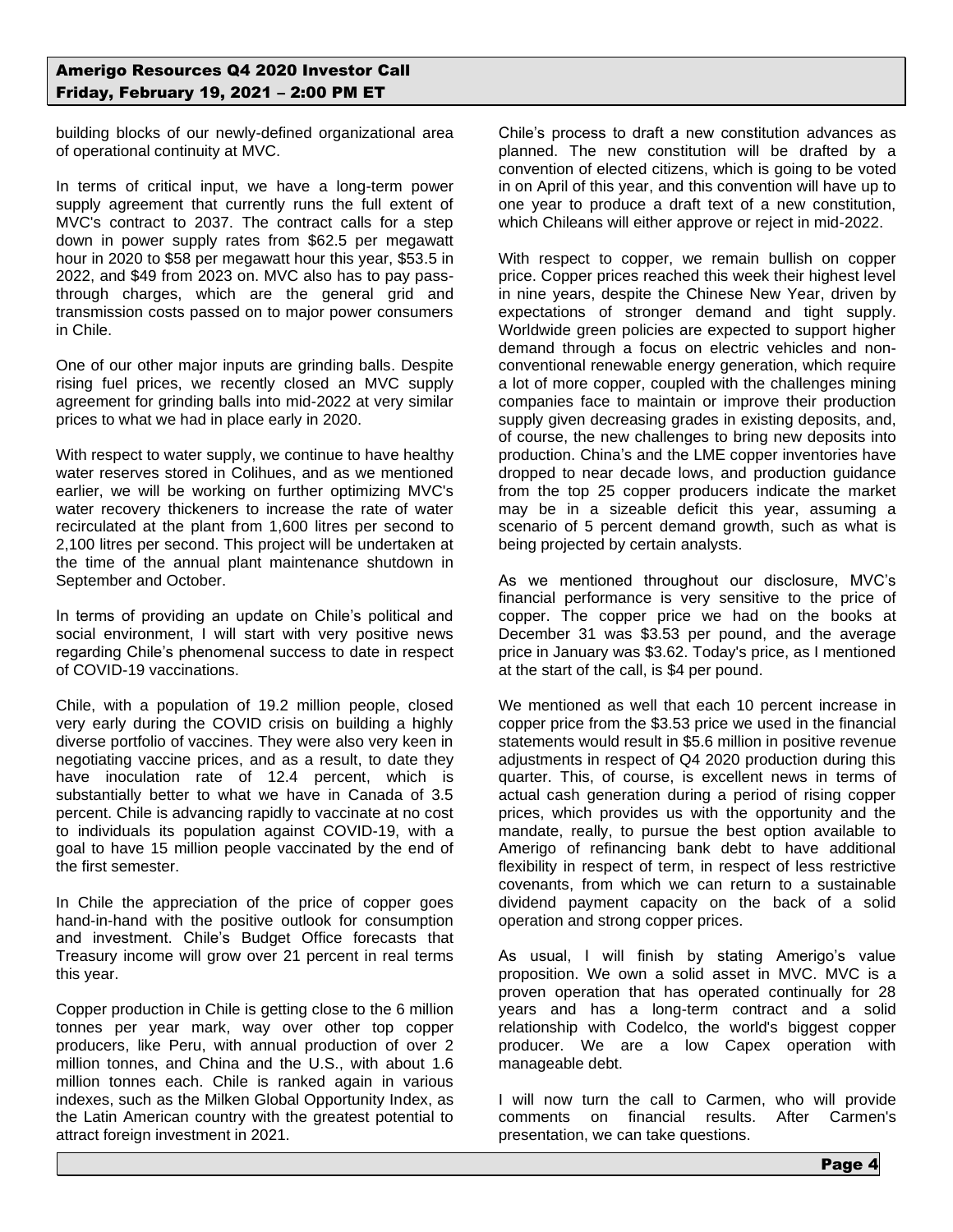### **Carmen Hernandez, Chief Financial Officer**

Thank you, Aurora. I am pleased to present the 2020 annual financial results from MVC in Chile.

The fourth quarter marked improvements in production and financial results when compared to the first three quarters of the year due to higher copper prices and higher production than the previous quarters in 2020. This resulted in a net income of \$6.1 million, \$8.3 million of this income coming from Q4. Both basic and diluted earnings per share for the year were \$0.03. At December 31, 2020, the Company's cash balance was \$14.1 million, and the Company's working capital deficiency was down to \$6.1 million from \$15.1 million at December 31, 2019.

As shareholders that have been following us for some time know, Amerigo's financial performance is highly sensitive to copper prices. Amerigo's average copper price for 2020 was \$2.94 per pound, an increase from the average copper price of \$2.73 per pound in 2019. In Q4 2020, our average copper price was \$3.52 per pound, and today's LME copper price is up to \$3.99 per pound.

Another factor affecting earnings are the changes in copper price from one quarter to the next. This is so because of our M+3 price convention for copper sales, where the final settlement price is the average LME price for the third month following production of copper concentrates. At December 31, 2020, MVC's provisional copper price was \$3.53 per pound, and final prices for October, November, and December 2020 sales will be the average LME prices for January, February, and March 2021, respectively. A 10 percent increase or decrease from the \$3.53 per pound provisional price would result in a \$5.6 million change in copper revenue in 2021 in respect to the 2020 production.

Revenue in 2020 was \$126.4 million, up from a revenue of \$119.8 million in 2019. Revenue is made up of net copper revenue of \$116.3 million, molybdenum revenue of \$9.5 million, and slag processing revenue of \$700,000. Within the net copper revenue of \$116.3 million, the gross copper sales were \$156.6 million, plus positive settlement adjustments of \$11.6 million, and then deducted from revenue, we had \$33.5 million in royalties to DET, smelting and refinery costs of \$16.7 million, and transportation costs of \$1.8 million.

Total production and tolling costs, including depreciation, were \$111 million. This represents a decrease in costs of \$8.4 million from 2019. Cash costs decreased in 2020 to \$1.76 per pound compared to \$1.82 per pound in 2019, mainly due to a decrease in power costs, smelting and refining, and other direct costs, offset by a decrease in \$0.09 per pound in byproduct credits. Byproduct credits

were higher in 2019 due to a stronger molybdenum price and production and from slag processing.

In 2020 there were lower general and administrative costs of \$2.8 million compared to \$4.4 million in 2019. The \$1.6 million decrease in general and administrative expenses relates mostly to \$1.4 million decrease in share-based payment compensation.

Other losses were \$800,000 compared to other gains of \$1.1 million in the prior year. The change of \$1.9 million is mostly due to \$2.4 million loss on inventory adjustments related to the physical settlement adjustments included in the DET deferred settlement loan, offset by an increase in foreign exchange gains of \$500,000.

The derivative to related parties during the quarter had a nil expense in 2020 compared to an expense of \$2 million in 2019.

Finance expenses were \$5.2 million in 2020 compared to \$7.8 million in 2019. Most of this difference is due to the \$1.6 million loss on modification of debt that was included in the finance expense in the prior year.

In 2020 the Company recognized an income tax expense of \$500,000 and net income of \$6.1 million compared to an income tax recovery of \$3.3 million and a net loss of \$9.4 million in 2019.

In respect of cash flows in the year, cash generated from operations in 2020 was \$29.1 million from operating activities before working capital changes and \$19.8 million after compared to \$9.8 million generated from operating activities before working capital changes and \$7.9 million after in 2019.

Uses of cash in the year included \$2.8 million used to purchase of property, plant ,and equipment, repayment of borrowings of \$9.4 million, and lease repayments of \$1.4 million. Ending cash at December 31, 2020 was \$14.1 million.

The Company's debt balance at year end was \$53.8 million. In 2020 MVC made debt repayments of \$9.4 million and obtained a \$7.3 million loan from Codelco to finance settlement adjustments. The scheduled debt payments on bank loans are \$4.7 million, plus interest semi-annually in March and September, up to March 2023, and a final payment currently scheduled for September 2023 of \$23 million, plus interest.

In January 2021, we also began repaying the \$7.3 million loan to Codelco, which is a deferral of revenue settlement adjustments. Payments of \$600,000 per month, plus interest, are to continue to be made monthly through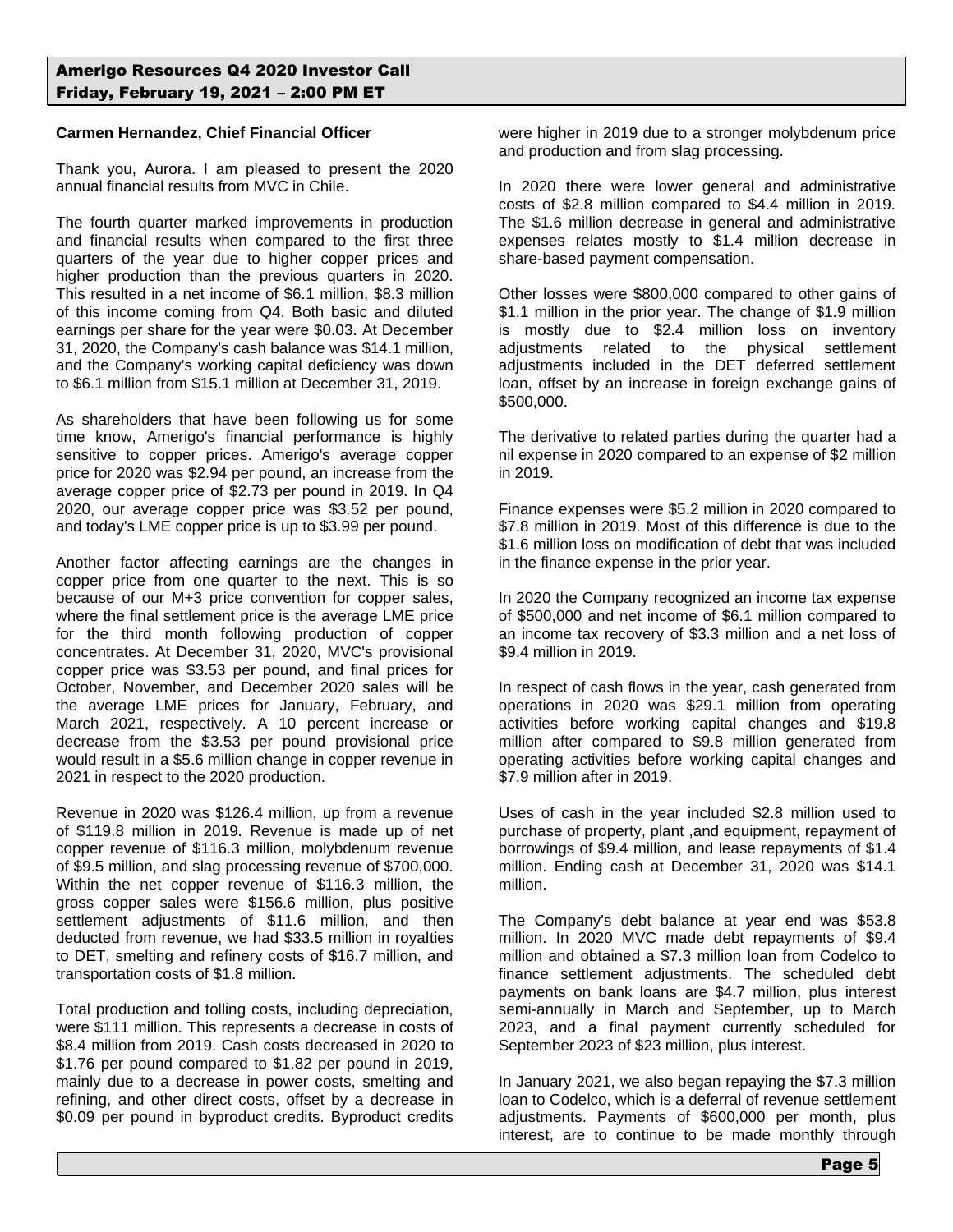2021. Under the current variables of production, costs and copper prices, we project to meet debt obligations with banks and with Codelco as they come due.

We will report Q1 2021 financial results in mid-May 2021 and want to thank you for your continued interest in the Company during this year.

We will now take questions from call participants.

## **QUESTION AND ANSWER SESSION**

#### **Operator**

Thank you. Our first question is from Terry Fisher. Please state your city. Your line is open. Go ahead.

### **Terry Fisher, CIBC**

Yes, it's Toronto. Good afternoon—I guess good morning, to you guys. Congratulations on a great quarter.

I have a few questions. The first thing though, I'd just like to make a comment that while the website is excellent in almost all respects, I couldn't find the financials, the MD&A, and all that sort of thing on the website. There's a form you have to fill out apparently there in order to get them. I had to go to SEDAR to get them, which was easy to do, but I just think it would be good if you could just go to the website and click on something and they would be there.

Anyway, first question is that I understand why, from your comments, why the fourth quarter was so strong and that it won't repeat, according to your forecast for this year. However, we also had \$3.52 copper in the quarter, and I see the May copper today got up to \$4.08. I'm thinking that if we annualize on the basis of 61 million pounds, but with a higher copper price, you still might be able to achieve EBITDA in that \$20 million range per quarter. If so, if we're looking at \$80 million for the year, my quick calculation shows that you could pretty much pay off almost all your debt, as well as deal with Capex, depending, of course, on what the tax rate is, and the tax rate was pretty minimal for the last year. That was my second question, is what the tax rate is likely to be given that you should be profitable each quarter in 2021.

### **Aurora Davidson, President and Chief Executive Officer**

Terry, sorry about the financial statements not showing up on the website. That is an error from our website provider, and Kim (phon) will be looking at it right away. We normally have all of the financial statements, and they should be available on the website without you having to go through the form. There obviously was some sort of programming error.

When I was referring to a qualification on results, Q4 2020 versus annualizing them, I was referring to the production part of the equation. I was not referring to the financial results as such. I was just making a point of why we couldn't just multiply the production in Q4 2020 times four to achieve a given production for this year.

Your commentary about the effect on prices is absolutely true. With strong copper prices, we get the double benefit of settlement adjustments, which as the market indicates right now, would be sizable in Q1, should conditions continue to be where they are, or continue to improve, and we also get the benefit of basically selling at the high copper price.

With stronger cash flow, of course, there is the ability to allocate capital in a way that makes sense, whether it is a full debt repayment. I don't know if that is the right answer, probably not. I think that what we're looking to do here is refinance our debt facility, such that we have additional flexibility to do what the Board determines that is best in terms of a return of value to shareholders via either a sustainable dividend or a share buyback.

### **Terry Fisher, CIBC**

Okay. That was great, thanks. Could I ask again about the fourth quarter, if—and I know this is highly theoretical—but if you were able to realize \$4 for copper in the fourth quarter instead of \$3.52, what the earnings and EBITDA might've been?

### **Aurora Davidson, President and Chief Executive Officer**

I will work out those numbers and send them to you. I have your email address.

You also had a question with respect to taxes. We have a series of tax losses in Chile, which are essentially shielding us on a current cash tax basis. At these current prices, probably would be used by the end of Q3 at a projection of \$3.50, which is what we used in our 2021 EBITDA guidance. We would have been essentially tax shielded in Chile for the whole year.

**Terry Fisher, CIBC**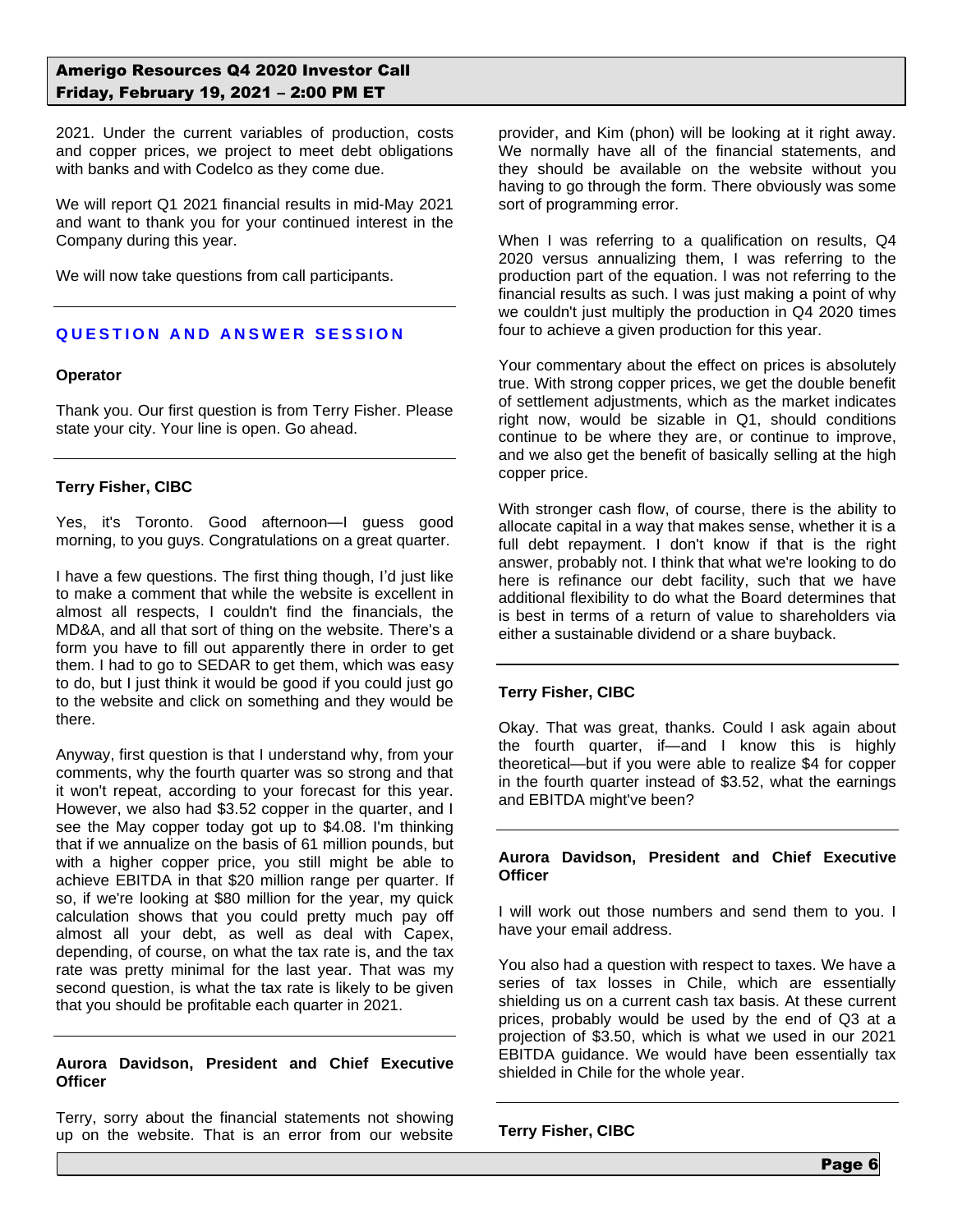Okay. Another question, just quickly, the receivables seemed pretty high at the end of the year, certainly relative to the previous years. Again, I wouldn't think that you've got any bad debt problems, so I guess that's just what you get back…

### **Aurora Davidson, President and Chief Executive Officer**

No, absolutely not. There were three reasons for the high receivables. One, higher copper prices in the period. The mark-to-market on three months of outstanding sales, because you mark to the price that you have at the quarter end, but you don't go in and collect and receive the cash right away. Also, because of year-end calendars, two of the payments—weekly payments that we should have received from Codelco by the end of December were actually paid on the first business day of January. There were a little bit of timing issues, but also with higher copper prices, it is absolutely normal to have that additional quantum of receivables from the higher sales that you're generating and from your mark-tomarket.

### **Terry Fisher, CIBC**

Okay, that's great. Final question. If we go to the guidance and we're looking at your comments about the additional Capex and the work that should continue, most of it done by the end of the second quarter and some into the third quarter, I'm wondering if you could give us just a little bit of more colour on what sort of work that involves. You mentioned \$5.3 million in Capex. I don't know whether that's the total number for Capex or…

### **Aurora Davidson, President and Chief Executive Officer**

That is the total number for Capex, \$5.3 million, and the single most significant project within that Capex budget are the optimization of the water thickeners, which will have a cost of \$3.6 million. For the rest of the guidance, it's fairly lower.

### **Terry Fisher, CIBC**

Okay, so just a final—related to this final question is, assuming that that work was all completed going into the year, how much more might that give you in terms of production from your assumption of 61 million pounds? I realize there's also issues of recovery rates and so on and how much—the variability in the fresh tailings, as well. You mentioned all these dynamic factors. But just in terms of what the plant can do more with all of this completed versus what it's doing now?

### **Aurora Davidson, President and Chief Executive Officer**

Yes. We expect to have—with the work that we're currently doing, again, it's low Capex modifications. We expect to have probably on average 3 percent, 4 percent increase in recovery. I'm not going to put it in writing and I'm not going to hold ourselves against that because it's work in progress, and until we don't have it confirmed and fully validated in front of us, it's an expectation, but it's not a commitment.

### **Terry Fisher, CIBC**

Okay, that's great. That's all my questions for now. I'll turn it over.

### **Operator**

Thank you. The next question is from Nick Toor from Las Vegas. Your line is open. Go ahead.

### **Nick Toor, BlackRoot Capital**

Hi. Thanks, Aurora. I'm just wondering, what is the plan for this Company? Copper is about \$4, (inaudible) today, and less than 10 people want 80 percent of the Company. Nobody cares about you guys reinstating dividends. At least, I don't think that really matters. What's the strategy here?

### **Aurora Davidson, President and Chief Executive Officer**

Nick, I think the strategy is to continue to operate the plant, generating as much cash as we can, focusing on what we can control and delivering on strong results. The higher-level strategy of reinstating a dividend, I think that people care about that. I think that our shareholders care about that, and I think it's part of the visibility and part of the step-up that we need in order to get the interest in the story that we used to have in the past, and which is totally replicatable under these market conditions.

### **Nick Toor, BlackRoot Capital**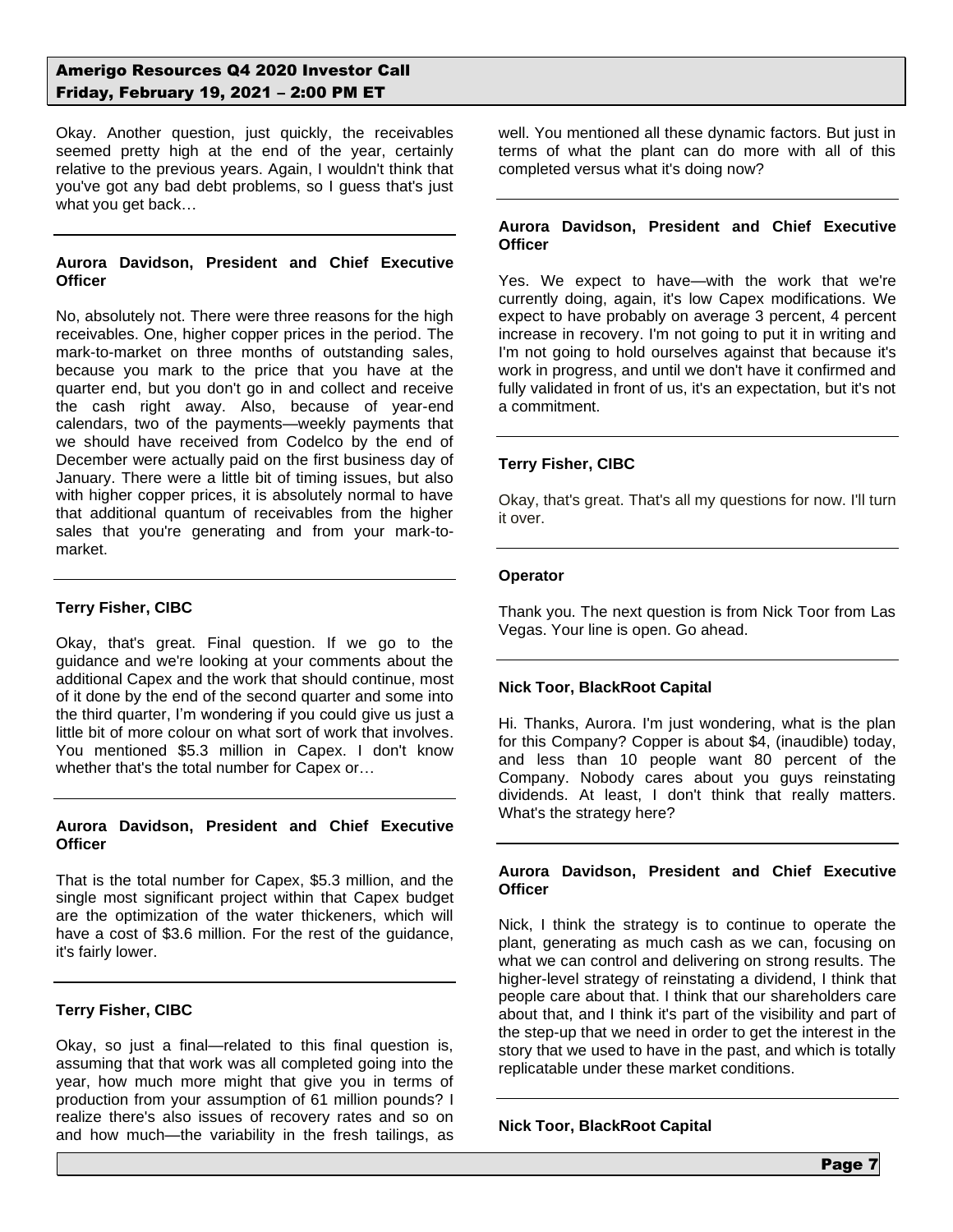If you think that that's the case, why is the stock where it's at?

### **Aurora Davidson, President and Chief Executive Officer**

I have no way of responding to that directly. We're doing our best efforts in communicating our story the best way we can. I think that one of the issues that you mentioned before is we're a tightly-held Company with a significant amount of ownership in a few hands. Maybe that's one of the things that has to change. I don't know. I think that what I have to focus on here is to continue to deliver on creating a value that is sustainable and that is available to the shareholders in the form of an operation that is healthy in producing the operating cash flow it needs to produce.

### **Nick Toor, BlackRoot Capital**

I mean, I think I'll give you my sense. I'm a large shareholder. I control almost, I don't know, 10 million shares, plus. There are a few things that need to happen.

One, this Company has no reason to be a public company. I think the Board has been derelict in its duties. You've got an Executive Chairman who's been collecting a lot of money over the last 15, 20 years, and I'm not even sure what he does. You've got a Board that's packed with his friends, and there is no real strategy on how shareholders who've been suffering for 15 years. Stock used to be at \$3 and now it's at \$0.90. Copper is at \$4, and there is no articulated strategy on how shareholders will get any value out of this thing. I think that is a major issue.

Then secondly, when you guys launched into the expansion project, the expectation for cash costs and for production levels was a lot higher. You've said in the past that that was because of issues with water. Those issues have been resolved. But your guidance now is still for flat production next year and you're—I think you've been working with these consultants for over a year, and now it's like six months from now you will have something that might be, if we cross our fingers, maybe a 3 percent increase in production.

All of those things are the reason the stock is trading at two times EBITDA. I mean, it doesn't—this is not an issue a company that doesn't have tailwinds now, great copper prices, generating cash flow. I think there's a complete lack of confidence in the Board and its ability to actually care about shareholders. Take it from where it is, but that's the reason your stock is very flat.

### **Operator**

Thank you. The next question is from Stephen Ottridge (phon) from Vancouver. Your line is open. Go ahead.

### **Steven Aldridge, Private Investor**

Yes. Good morning, everybody. Let me comment as well on the last caller. I think if and when the dividend gets reinstated in it and Amerigo becomes a confident, solid annual or semi-annual dividend payer, it will get much more respect from the market. You are saying you're going to be studying the situation with the bankers for coming around to do something this year. I hope it is this year, and it's probably done with the March meetings with the bankers and such that by the middle of the year, we will have a dividend policy in place that's effective. That would get publicity in the financial papers and also, from your new Investor Relations guy that you've got on. So, get that dividend coming. That's what I'm looking for. I'm a retired investor. I don't need tonnes of capital gains, but I'd like to have a good, solid dividend-paying stock in my portfolio.

### **Aurora Davidson, President and Chief Executive Officer**

For sure, Stephen. I appreciate that, and that's what we're working for.

## **Stephen Ottridge, Private Investor**

Okay. That was all my comment.

### **Operator**

Thank you. The next question is from Jason Lee (phon) from New York. Your line is open. Go ahead.

### **Jason Lee, Private Investor**

Hi. Thank you for taking my question and congrats on the strong quarter. Just wanted to dive in a little bit more on the capital allocation side. You mentioned, in terms of refinancing your debt, is there a leverage ratio that you can look for to maintain, and also, in terms of the dividend versus buyback, I'll echo the kind of earlier caller about you guys trading at a substantial discount to your peers, whether it's two times or three times your EBITDA. What would you presume—if copper prices stay at current level and your shared price stays at current level,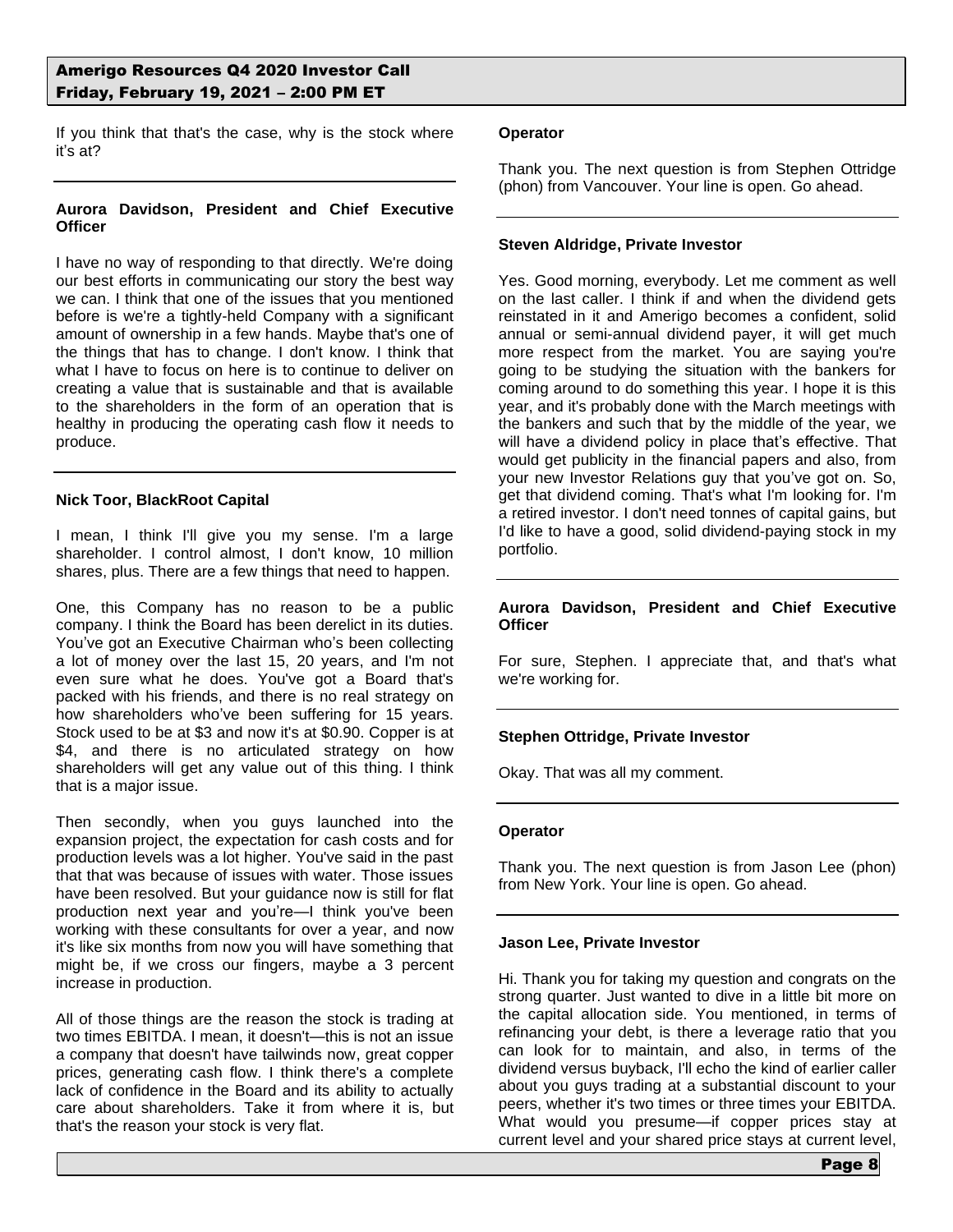what would your kind of preference be between kind of dividend versus buyback? Thank you.

### **Aurora Davidson, President and Chief Executive Officer**

Yes, thank you for the call and for the question. In the past, we saw much more appetite for the dividend. The stock did better when we had a sustainable dividend. We didn't see the same appreciation or the same positive reaction with the share buyback. Some people liked them, but not all of them, and we definitely got a better response from the dividend. In fact, our share price was heavily punished when we took the dividend away. I think that there seems to be more of a (inaudible) with a sustainable dividend reinstatement than with share buybacks.

Having said that, share buybacks also have their value and perhaps as an adjuvant would also be interesting to look at. Again, it's a question of doing that analysis at the time when we're ready to pull the trigger on the distribution (inaudible).

### **Jason Lee, Private Investor**

Okay, and is there a target leverage ratio you would maintain in the Company?

### **Aurora Davidson, President and Chief Executive Officer**

I think we are fairly under levered. I mean, we don't have a high leverage ratio right now. What we would be looking at is essentially perhaps maintaining a debt between \$30 million, \$40 million of debt would be more palatable and more in tune with the rest of our balance sheet components.

### **Jason Lee, Private Investor**

Got it, okay. My other question is with regards to kind of COVID. What's the COVID impact like onsite at this point, and is any of that kind of baked into your cash cost guidance for this year?

### **Aurora Davidson, President and Chief Executive Officer**

No, we have had no impact from COVID. We basically have had a very strong response to it from the inception.

Last year we got an award from the Mining Ministry in Chile to that effect, so we have no effect in our operation. We do have a budget for COVID response within the cash cost. It's not a significant amount of money, but it's all refactored into our guidance.

#### **Jason Lee, Private Investor**

Okay, perfect. Thank you.

#### **Operator**

Thank you. The next question is from Terry Fisher from Toronto. Your line is open.

### **Terry Fisher, CIBC**

Yes, I just wanted to comment on what Nick in Las Vegas had to say, and I certainly sympathize with him and with his comments. But I think—and just on what the last caller said, I would certainly put share buybacks ahead of dividends in order—if the objective is to try to get the stock price up, because I think it would have a much greater effect, even though I hear what you're saying, Aurora, about the way things used to be when you had a dividend. But I think there may be a new set of shareholders now. This stock, I hate to buy stock back and reduce the float, but the float is so low that a small amount of buyback, besides the statement it would make, would also have a big impact on the market price of the stock.

But the comment I would make about why it's where it is—and keep in mind, we were down at like \$0.15 a few months ago. We're now at over \$0.90. That's a pretty big move. If you look at Lundin (phon), which is a \$10 billion company, right now, it's up over \$15 a share. Less than a year ago, you could have got it at \$4.08 and you could have got it for under \$7 back in, I think, October, September/October. These things can have very sharp moves, commodity producers. I would think if we're patient, we're going to see much, much higher share prices. That's one comment.

The other comment would be that having been through the whole expansion, Phase I and Phase II, that was a fairly significant change in the operations and an increase in the operations, the extension of the contract with Codelco. These are major events that took time. There's always problems when you run in a new plant. I think they were greater than anticipated, but again, look at the steps that the Company has taken that speak volumes to me, one being we have a new CEO who seems to be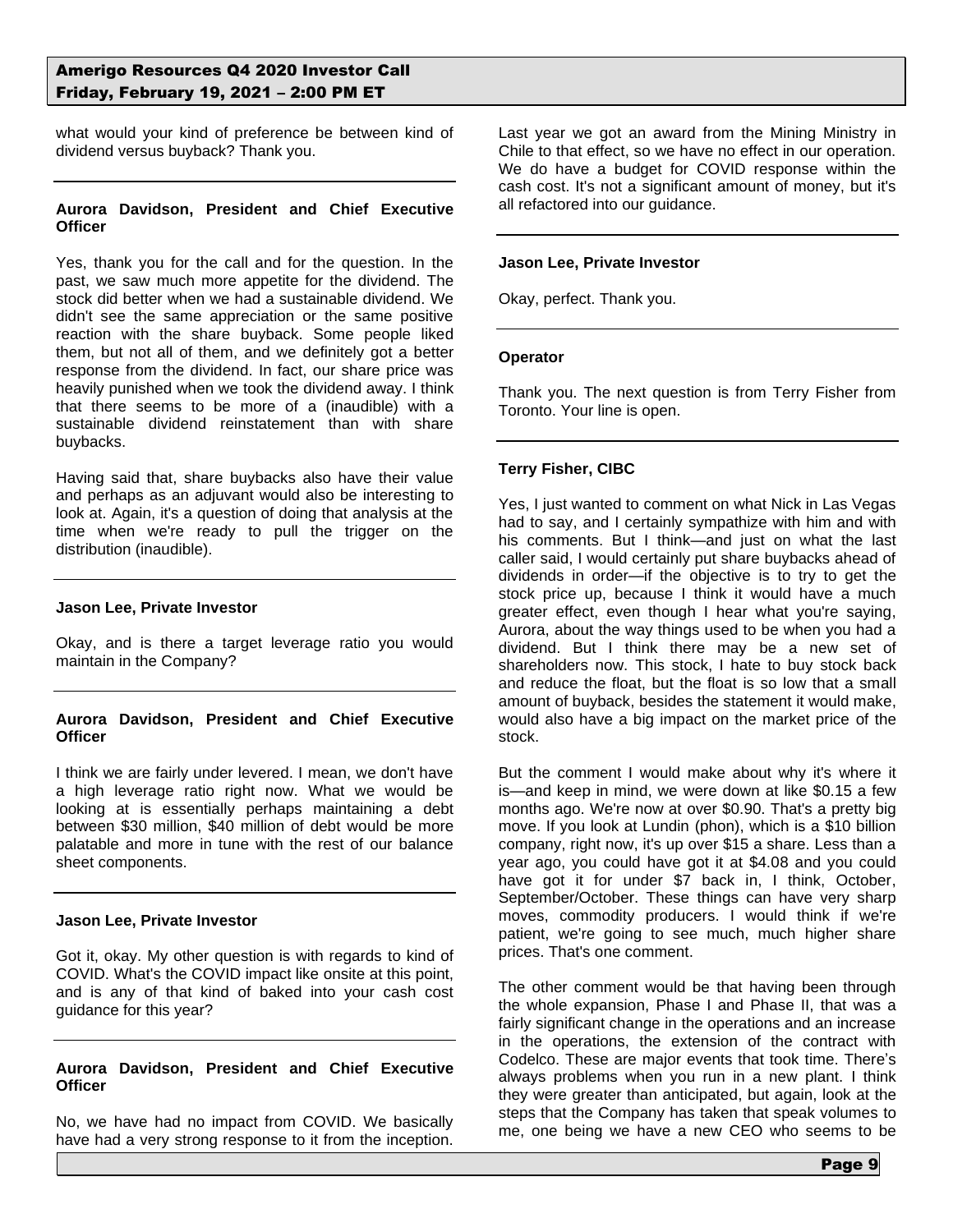well on top of things, but that was a big change to make. Secondly, bringing in these outside consultants, making a lot of changes in the plant (phon). It's a process we need to see through to the end of.

I do take the comment, though, earlier that the projected tonnages when we entered into the expansion project were going to be higher than you're now indicating. I think some of that may have to do with once you got into the new pit, it just wasn't maybe the grades that were able to get out of there, the type of material, it wasn't what you had expected. But one would hope that maybe over time production could be higher, because I had in mind a figure maybe 80 million pounds.

But anyway, those are my comments. I'm staying with it, and I think we should just keep plugging and see what the market does for us as the performance numbers get demonstrated. We're going to need—this is a show me situation. We're going to need another couple of quarters, really good results, before the market's going to pay attention.

### **Operator**

Thank you. The next question is from Peter Antico (phon) from Los Angeles. Your line is open. Go ahead.

## **Peter Antico**

Hi, can you hear me?

**Aurora Davidson, President and Chief Executive Officer**

We do.

### **Peter Antico**

Sorry. Okay, great. I've been a holder of your Company several different times. I bought it again about eight months ago. First time, I rode it from about \$0.08 to \$0.95, and then I got out of the copper, went into a bear market. But when it was at \$0.90, the copper price was much lower than it is today. For us to get a \$0.20 move in the last two weeks, and the stock price basically moves \$0.05 when it used to move on a penny move a couple of cents, the stock is performing horribly. There's no marketing to speak of that I think has been promoting the stock.

If you look at Western Copper, it was trading at \$0.39 in March, and now it's trading at a \$1.57. It's up a 11 percent today, and it reflects the price of copper. I mean, this stock should be trading at a dollar with the copper price at \$4. That's an all-time high. You're not even at \$0.85 with copper price was at \$2.50, when it was that way before.

So, I respectfully think that as a shareholder, obviously, I want a higher stock price because I have a lot of shares, but it doesn't make any sense for me to stay in this Company. I have a good profit because I'm in, talking in American dollars. If I'm in the stock at about \$0.20 with a lot of shares and I'm watching all my other copper companies on the board go up with the price of copper and you're not doing it—and your quarter was excellent. Your guidance is on \$2.84 (phon) for the next year, so your limited free cash flow won't be—your liquidity won't be damaged. But the price of copper is \$4. With \$4, which I assume being in the car market, the electronics, everything's going electronics globally, the copper price will be underpinned and most likely go towards \$5 a share.

Me saying that, for this price to be so low to me it's a failure by the Board. It's a failure by management. You're not doing marketing. I'm telling you, I'm looking at Amerigo today. With that quarter reported yesterday, you're trading at \$0.72 American. You're not even up on the day. In fact, you're down on the day. That makes absolutely no sense. I don't know why it's down. In the American market, you're trading 68,000 shares. I'm sure there's more than that. There's a bunch more on the Toronto exchange. But theres' no visibility for this to be trading 68,000 shares. That makes no sense. Western Copper, 2.479 million shares today already. It's got no liquidity and it's really a failure to this point.

I appreciate the higher price. But as an investor, I want market share for my money, and I'm not getting it here. I may give your Company—in a week, if I don't see this Company up \$0.10, I'm out. I'll just trade it to another company, because I never see any press. You're never on any shows. You're not on Kitco. You're not on ThemeWorld (phon). You're not on any—you're not promoting the Company. Not a lot of people know about you. I put a lot of investors in your Company. They made a profit. I'm grateful, but you're not getting the market share. So, if it doesn't turn around quickly, I'll liquidate a lot of shares in this Company. You've got to do better, because it's not making any sense with the price of copper now.

Your Company should be up \$0.10 today; it's doing nothing. It's down. I'm losing money on your Company today. Like, who's selling your shares? Let me ask you a question. Are the insiders—what are the insiders doing?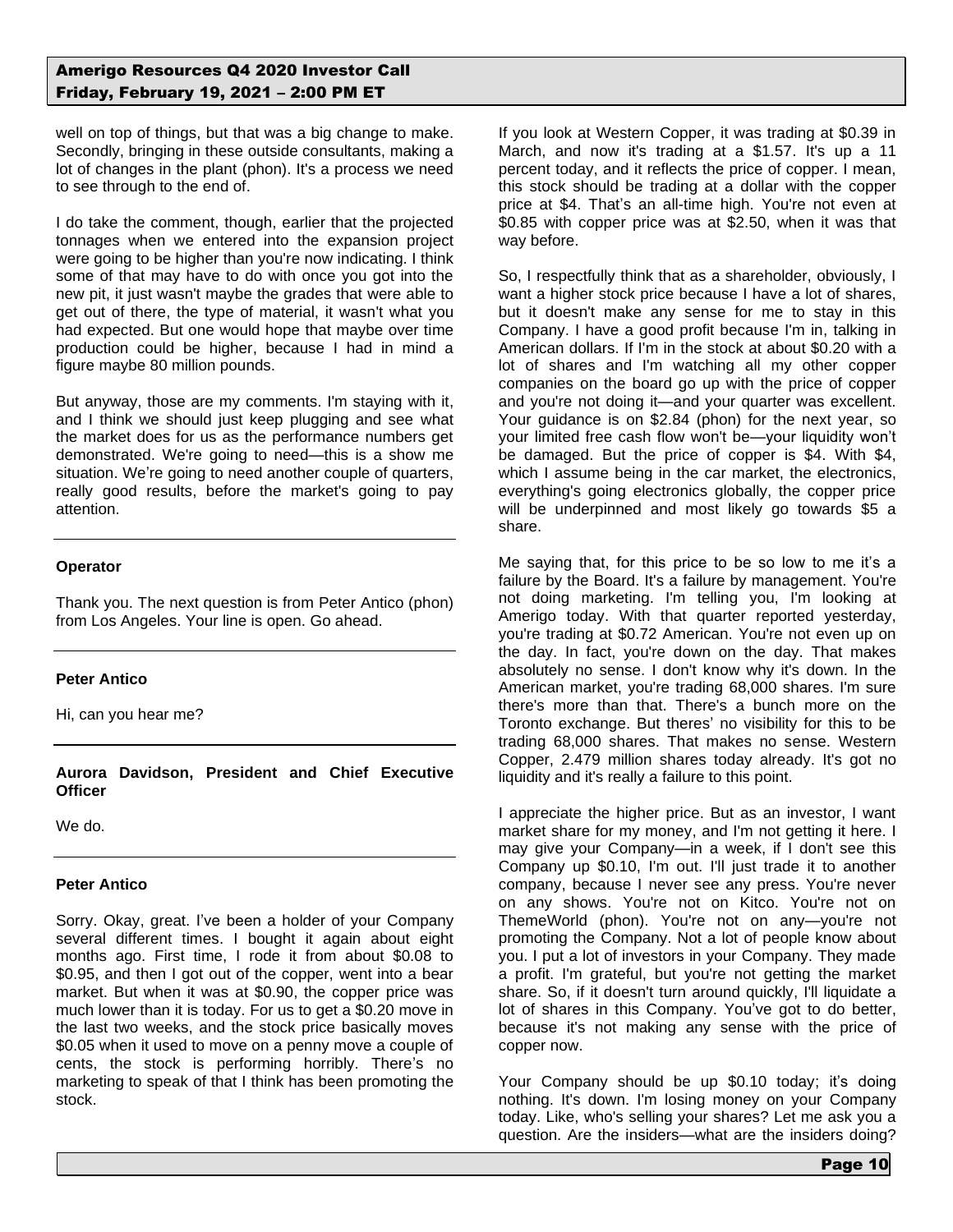In the last six months, have you sold your shares, bought your shares? Because that's one thing I have not checked. I'd like to know—I'd like you to respond to my questions. I want to know what the insiders are doing. I want to know what you're doing to solicit institutional money, and I want to know what you're going to do going forward in the market (inaudible), because your Company is basically nonexistent. The only people that hear about the Company is what I tell them. That's it. Thank you.

## **Aurora Davidson, President and Chief Executive Officer**

Yes, no. Insiders, you can check the activity of insiders. All of our insiders have held positions or have increased their positions in the last year. Your comment on our lack of visibility, we'll take that. We'll work with that. The focus of the Company is to make money, to generate cash, to have a sound operation. Yes, we maybe lagging behind in the marketing efforts, but we're not lagging behind in the business fundamentals of the Company, which is to produce as much as we can and as cheaply as we can. I think that we've made very good progress operationally, and we hope to translate that same strength that we have on the operational basis to the marketing of the Company.

## **Peter Antico**

Why is your Company down today with the strong quarterly report that I read yesterday? I don't think there's another copper company in the sector that's down today. I'm really shocked. I don't know who is selling your shares. Have you had institutional money move out of the stock recently? Did you have big blocks of institutional investors leave the Company? What is the reason that your share price is trading down today, so abhorrently low with not very much volume?

I just would caution and tell all the educated shareholders to look at the volume. If the copper price is this and you have no volume, that means you've got no exposure. You may try to get additional exposure on better exchanges, but I haven't heard anything going forward that gives me any confidence that your Company will generate more market share for the customers. Everybody has done reasonably well because of the copper price rise, because in a rising tide, all ships move up. I tell you, there's got to be a plan. I haven't heard it yet from you. I'd like a response for that. Thank you.

**Aurora Davidson, President and Chief Executive Officer**

As I said before, we will continue to be focused on our operational results, and we will do a better effort with our seasoned Investor Relations professionals to improve on our marketing. But the focus is not the marketing of a business that has no sound business. The focus is to have a sound business and then have a sound marketing of the sound business.

## **Peter Antico**

No, no, I understand that. As you know, the market—you have a sound business, you've had a sound business. (Inaudible) is one of the biggest producers in the world, and your share price doesn't reflect that. The fact that that—you know, I can read it because I do research, but that's not publicized—that's really not publicized because you have a mine feeding you with tailings that is respectfully extremely strong, and outside of marketing, the fundamentals since the copper price rose from \$2.50 to \$3 was astronomical. Now it's a dollar higher than that. I still (inaudible) marketing. I mean, respectfully, you and I actually do think 50 percent of this issue, or more, is marketing and perception, and maybe you ought to think about applying for a bigger exchange with more exposure, because there's not value here.

I don't want to sit around while I can go into other companies that if the price goes up, I'm going to realize market share. I agree, like, there's no dividend, but obviously, I'd rather have the stock share go up. But you really shouldn't have to buy back shares for this Company to go up. With the price of copper. I mean, you're not realizing it. You could see in the volume that there's nobody trading the stock. It's very thinly traded, and it's certainly thinly traded in the U.S., and it's not that great in Canada, either or on the TSX. This is an issue. If you don't have volatility, if you don't have volume, you don't have awareness. Unless you get awareness, this stock is going to stay a couple of pennies here and a couple pennies there. I don't see—you're not giving me a reason to feel comfortable to be here much longer.

### **Graham Farrell, Harbor Access Investor Relations Advisors**

Aurora, if I may. Peter, Graham Farrell here, from Harbor Access Investor Relations, fairly new to the Company. We just got our feet out of the desk, and we hear you loud and clear. We do have a robust plan to get the story out there. We do agree it's a great story. It should be told to a wider audience, and that's part of our plan.

**Peter Antico**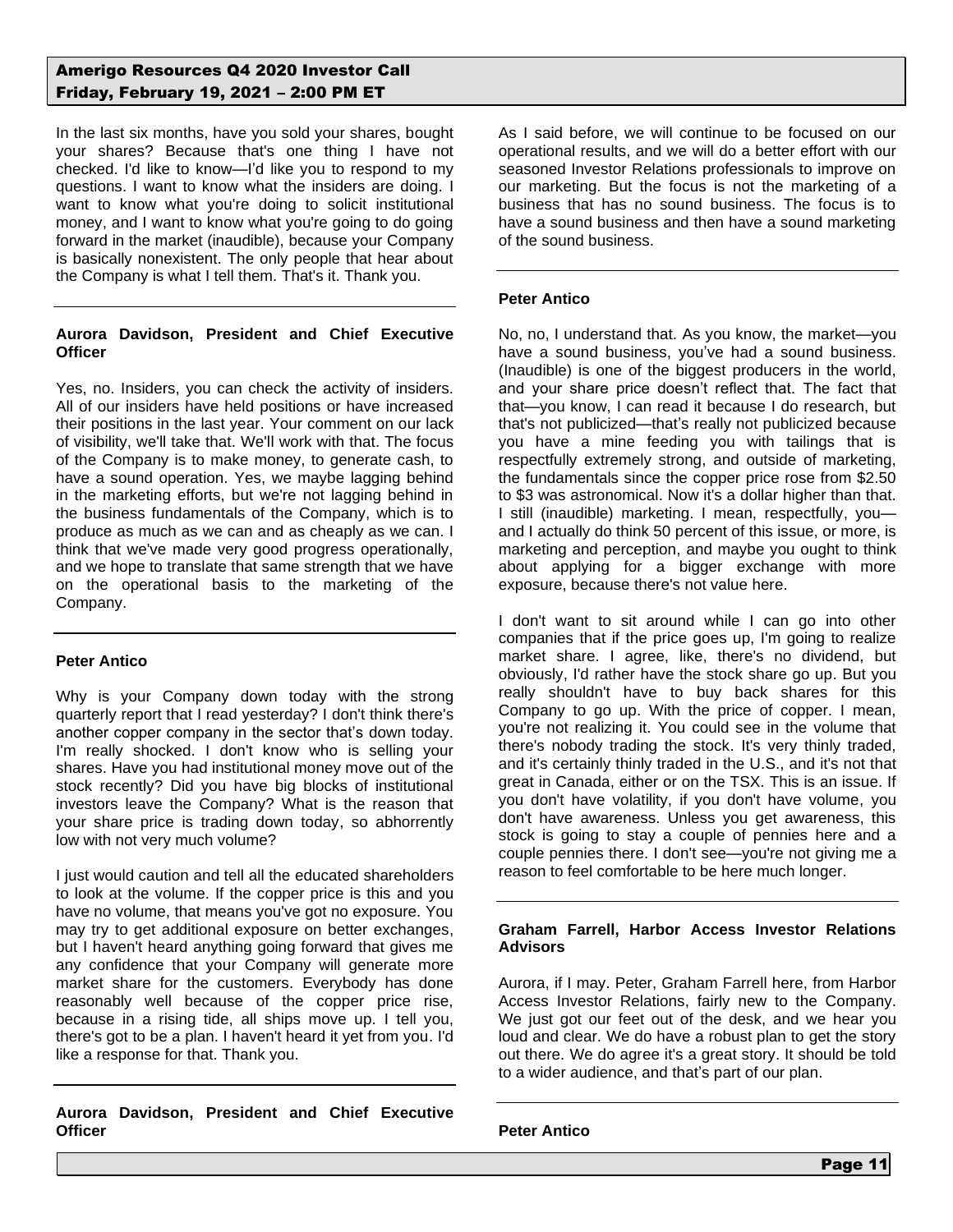Well, great. I hope—I wish you luck. You might consider looking at buying the Los Azules mine or making an offer on that, but Rob McEwen has it in McEwen Mining as a part of the gold and silver play. I think that's a target in Argentina that you might want to look at, because it's a pure play and I think—I just have an inclining—knowing the business model, that might be a possibility for the right price. It's a \$30 billion play. But, I mean, you've got to do something, brother, and I appreciate your comments.

I know everybody is trying to use their best efforts. But in this marketplace, where everything is going electric, you see the silver market's going to be underpinned because of all the electric vehicles and the entire electric grids that they're trying to put up globally, which means that the base metals, copper and silver, are going to be widely used. These two prices should be underpinned greatly. The prospects for these two metals going forward in the next 36 months is astronomical. The shareholders, me being one of them, would certainly want these kinds of things to be publicized because there is a great case for copper.

The other thing that I would kindly recommend is to call David—call Kitco and get an interview on their show. It'll give your Company awareness, and you can tell your story, because that opens up a wide audience. Certainly, your Marketing Department should do that. I would suggest you do that, because that's one of the mainstream places where a lot of people, either savvy investors or amateur investors—sometimes in the interviews they have some really good people, and you can listen to them and make up your mind what you choose to do. But if you—I would appreciate if you would reach out to Kitco and get some press out, because I think you'd be certainly better off and you would raise the awareness of this Company. It's cheap now. People would want to buy it, because it's certainly had a discount for the market. Thank you.

### **Operator**

Thank you. Our next question is from Stephen Ottridge from Vancouver. Your line is open. Go ahead.

## **Stephen Ottridge**

I just want to follow up a comment for Terry Lee there, I think out of Toronto, and he mentioned Lundin. We've got to realize Lundin today increased their dividend by 50 percent, and a year ago Lundin increased their dividend by one-third. Lundin has done remarkably well as a stock.

It's my other major copper holding. I think dividends do work, with a little bit of publicity.

I do like the comment about Amerigo not being a miner, as such, but being almost like a copper factory, just producing copper. I think the working on tailings and cleaning up tailings and taking more money out of something that's already being produced would be a great idea in this is so-called green world.

So. I'm sticking with it. I ain't going to go just because the stock doesn't move up for a couple of weeks or so. So, there you go. That's my comment.

### **Aurora Davidson, President and Chief Executive Officer**

Thank you, Stephen.

## **Operator**

Thank you. The next question is from Nick Toor from Las Vegas. Your line is open.

## **Nick Toor, BlackRoot Capital**

Aurora, I think that the Board needs to consider to sell this Company. That's really what makes sense. This dividend stuff is not for a Company who has 20 percent of its float outstanding and 80 percent of the Company is held by a few hands. That's not what needs to be done. This is the time to sell the Company, and that's the way shareholders will finally get value out of the Company.

I mean, I haven't been an investment banker for a long time, but I can sell this company for \$3 a share tomorrow. It's a layout. I just don't think that continuing to operate this Company as a public entity makes any sense, and if the Board does not see that, then they are doing what they have been doing for the last 15 years, which is nothing.

Hopefully, they'll listen to this call and get the message that this stock has not performed. This has not created value for its shareholders, and it's time for them to exit this Company and let the shareholders realize the value that is inherent in this operation.

By the way, you're doing a great job. I mean, it's nothing against you. You've finally gotten the operations right. You've right-sided (phon) the expectations, and you're doing a fantastic job. But the Board, in my opinion, is completely derelict in figuring out an overall strategy for

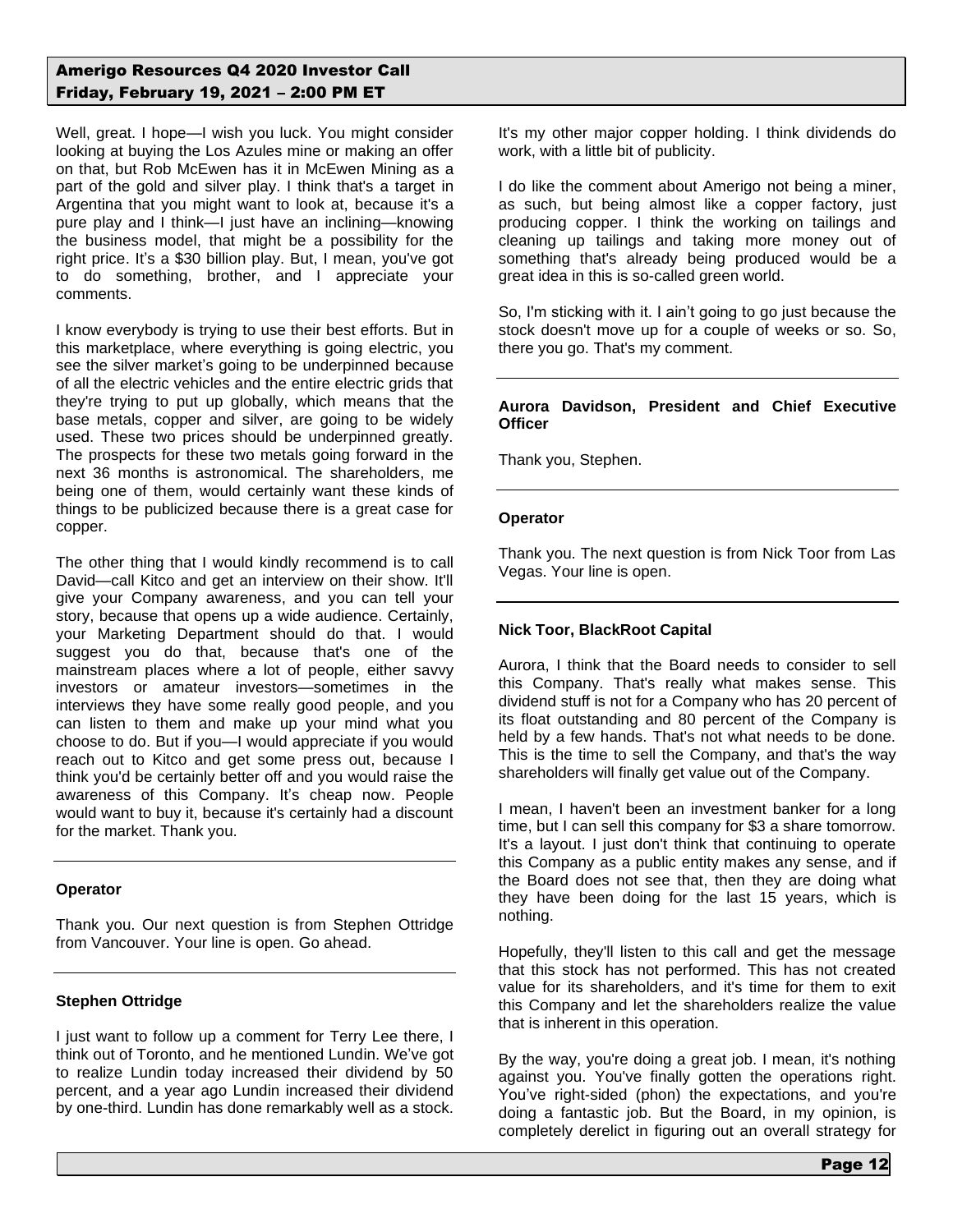how the shareholders realize value, and reinstating the dividend and continuing to operate this Company for another 20 years is not the way to do it. You have the opportunity right now. You could sell this Company for a very large price and actually work for the shareholders.

That's my comment, and hopefully the Board hears it. Thanks.

### **Operator**

Thank you. The next question is from Terry Fisher from Toronto. Your line is open.

## **Terry Fisher, CIBC**

Yes. Sorry to drag this out, but just two quick things. From the fellow from Los Angeles, I didn't get his name, but I certainly appreciate his frustrations. He made some good comments. But I'm a CFA. I've run research departments. I've written research reports on companies my whole career, and you have periods where you get a business that's in a show-me mode, especially when we had, going back to a year ago, the water shortage issues on top of running in the new expanded plant. People want to see it in the results. Well, we now have results. They've only been out for a day. I think we've got to give it time and maybe a bit more than a week, but I do appreciate the frustrations.

But I think that over time, this is going to prove out, because the results are there. Aurora is right. I mean, she should be focused on continuing to produce those results and the rest will eventually happen, but with a lag because this is just a small cap stock. There's not much research coverage.

The other point I would make as to what Nick Toor just said, I actually tried to find a buyer for this Company some years ago, okay? I was that frustrated with it. One of the reasons is I knew somebody who I thought—a corporation, a public company—that the business would fit. They wouldn't even look at it, because they were only in Canada and partly in the U.S. They didn't want to get into South America. But there are very, very few businesses where there would be a synergy or a strategic fit. I just don't think that you can't—the Board just can't say, let's go out and hire Goldman Sachs and go and find a buyer. I don't think there is one, unless it's a private equity type firm that just does it as an investment. Well, we're doing that ourselves. We don't need them to come in and take us out at half of what the thing is worth and then take it back public at a higher price.

The other point I would make on somebody buying it is that this whole Company revolves around the contract with Codelco, and I'm sure there's event language in there, and there's no way in the world they're going to allow things to change ownership if they're not happy with who it is that's going to come in and take it over. So, that limits the range of potential buyers as well.

Anyway, those are my comments.

### **Operator**

Thank you. The next question is from Jason Lee from New York. Your line is open. Go ahead.

#### **Jason Lee, Private Investor**

Yes, hi. Just a quick follow-up question. I don't mean to you kind of put more gasoline on the fire here, but can you just please talk a little bit about management and kind of compensation? How much is kind of an index to share price performance versus peers? I don't know if I can just kind of find that in the management information circular, but just want to—I hope you can just talk a little bit about it.

#### **Aurora Davidson, President and Chief Executive Officer**

Yes. You will find information about that in the management information circular. Our compensation—a significant portion of our compensation is in the term of a stock option incentive, and we're aligned with share price that way. It represents a substantial reward mechanism for us. That is the composition or the extent of the noncash portion of compensation. We don't have any share performance units, pretty simple that way, and basically tied up to stock performance through the option mechanism.

#### **Jason Lee, Private Investor**

Okay, thanks.

### **Graham Farrell, Harbor Access Investor Relations Advisors**

Operator, Graham Farrell here. I think we can wrap it up. If there's any other further questions, we're happy to answer via email or phone call and continue to communicate to our shareholders that way.